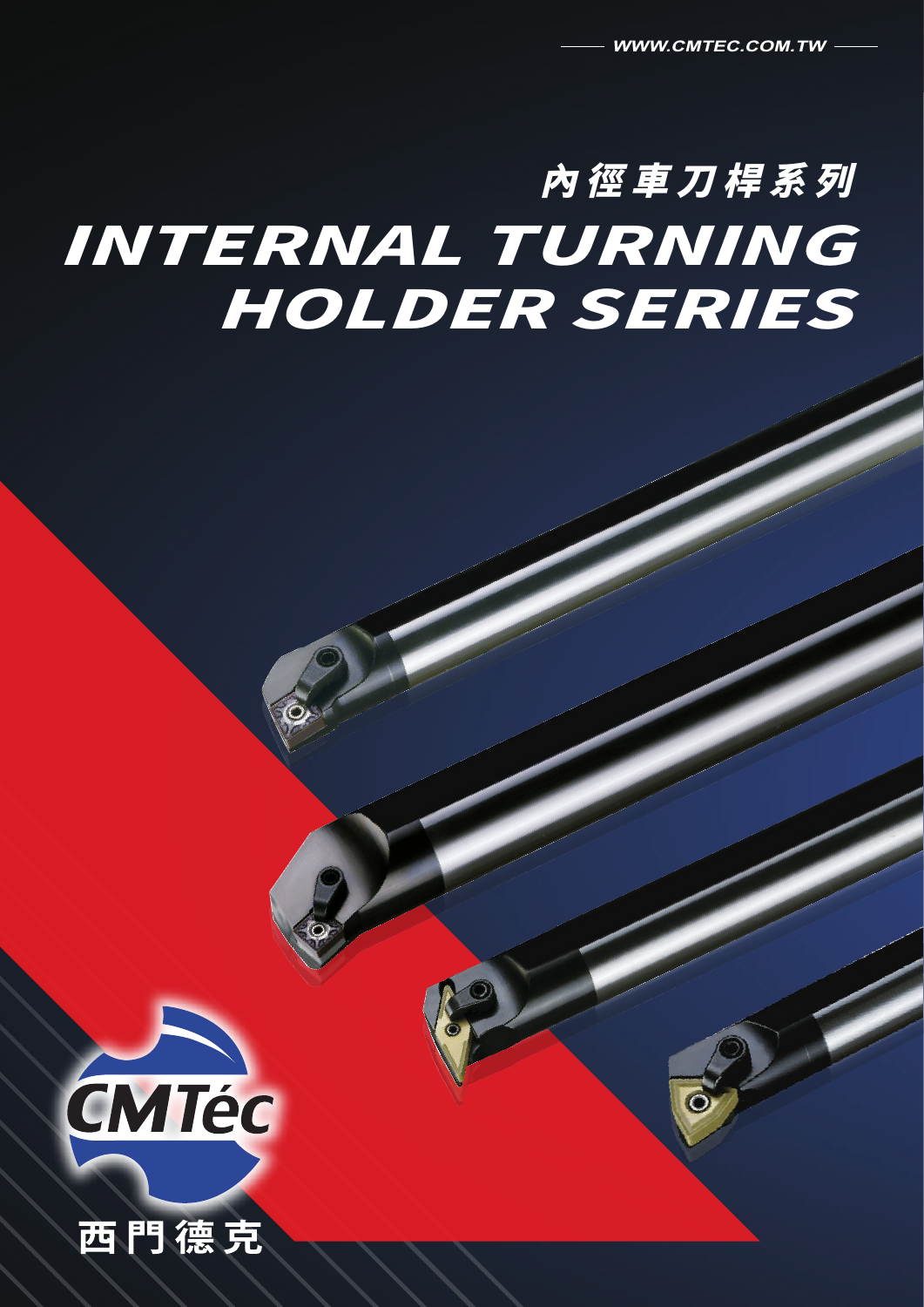

## 內徑車刀桿 Internal Turning Toolholders













主偏角 Entering Angle:<br>95°

**SCL** 

 $\widehat{\text{O}}$ 







 $\phi$ 12~38 P.207  $\phi$ 32~60 最小車徑 P.207





主偏角 Entering Angle:<br>75°

**MSKN** 

 $\bigotimes^{\mathbb{L}}$ 











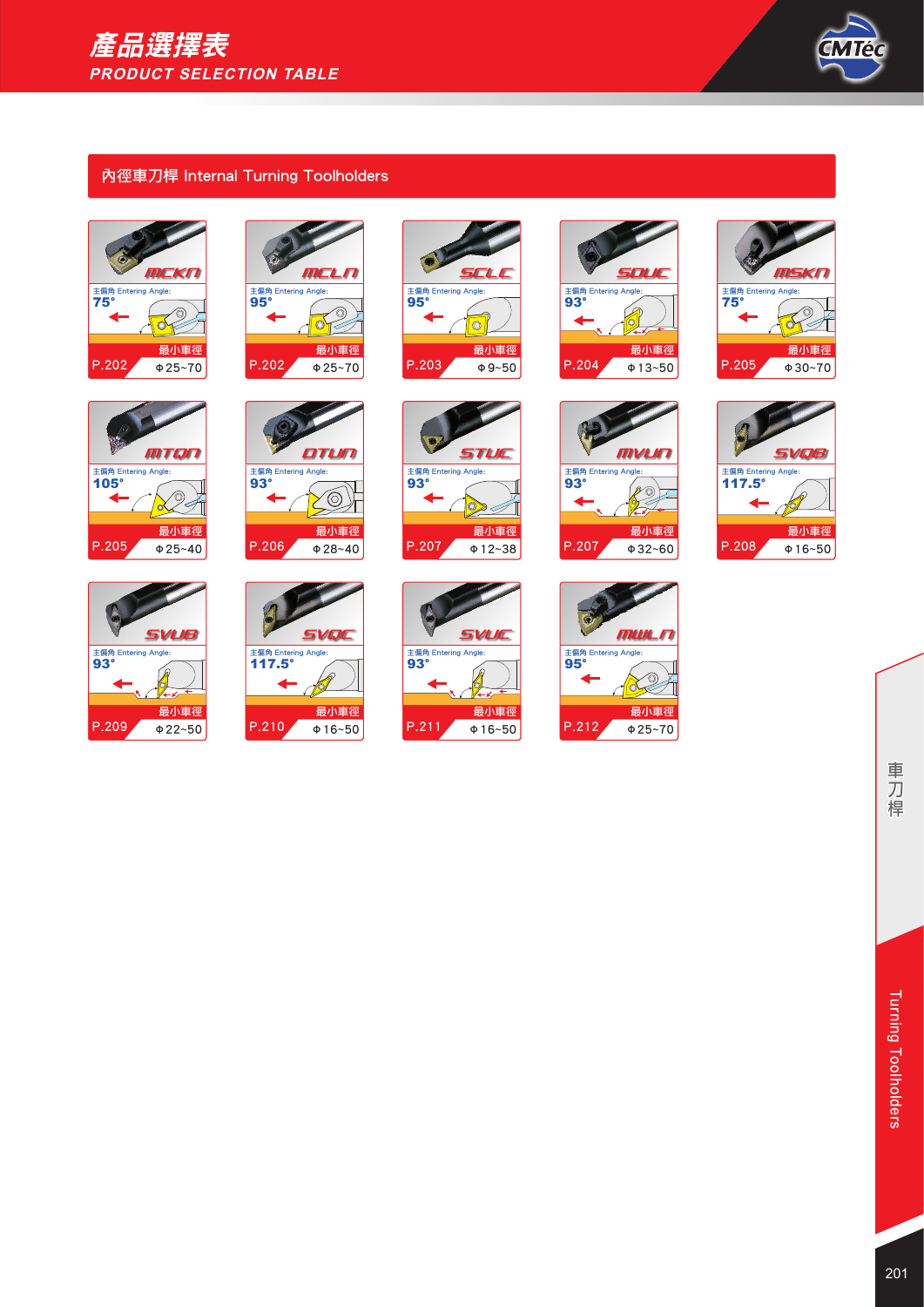





|                                           | 鋼材柄訂購編號 Order No. (Steel Shank)           |      |    |    | 尺寸 Dimension (mm) |    |                 | 最小<br>車徑 | 搭配刀片   | 配件<br><b>Spare Parts</b><br>っ |  |
|-------------------------------------------|-------------------------------------------|------|----|----|-------------------|----|-----------------|----------|--------|-------------------------------|--|
| 無出水孔 Non-coolant                          | 出水孔 Coolant                               | F    | L1 | н  |                   | D  | к               | d        | Insert |                               |  |
| S20R-MCK $N^R$ <sub>1</sub> -12           | A20R-MCK $NR/1$ -12                       | 13.0 | 40 | 18 | 200               | 20 | $15^\circ$      | 25       |        |                               |  |
| $S25R-MCKNR/1 - 12$                       | A25R-MCKN <sup>R</sup> / <sub>1</sub> -12 | 15.5 | 40 | 23 | 200               | 25 | 13 <sup>°</sup> | 30       |        |                               |  |
| S32S-MCKN <sup>R</sup> / <sub>1</sub> -12 | A32S-MCKN <sup>R</sup> / <sub>1</sub> -12 | 19.5 | 48 | 30 | 250               | 32 | 13°             | 40       | CN1204 |                               |  |
| S40T-MCKN <sup>R</sup> / <sub>1</sub> -12 | A40T-MCKN <sup>R</sup> / <sub>1</sub> -12 | 25.5 | 55 | 37 | 300               | 40 | 12 <sup>°</sup> | 50       |        |                               |  |
| S50U-MCKN <sup>R</sup> / <sub>1</sub> -12 | A50U-MCKNR-12                             | 30.5 | 60 | 47 | 350               | 50 | 10 <sup>°</sup> | 60       |        |                               |  |
| S60V-MCKN <sup>R</sup> / <sub>1</sub> -12 |                                           | 35.5 | 60 | 57 | 400               | 60 | $9^{\circ}$     | 70       |        |                               |  |

| 配件<br>Spare Parts                                                        | <b>Shim</b><br>$\overline{\bigcirc}$ | Pin<br><b>INTED</b> | <b>Wrench</b> | Clamp<br>$\mathbb{G}$ | Screw<br><b>CHANGE THE ORIGINAL</b> | Wrench            |  |  |  |
|--------------------------------------------------------------------------|--------------------------------------|---------------------|---------------|-----------------------|-------------------------------------|-------------------|--|--|--|
|                                                                          |                                      | MLP44-A             | <b>PL25</b>   | MC620                 | <b>MS620TX</b>                      | ETL <sub>15</sub> |  |  |  |
|                                                                          | <b>CMS432</b>                        | MLP46-A             | <b>PL25</b>   | MC620                 | <b>MS625TX</b>                      | ETL <sub>15</sub> |  |  |  |
| 搭配刀片 Insert → Page: P.177<br>切削條件表 Turning Condition Table → Page: P.183 |                                      |                     |               |                       |                                     |                   |  |  |  |





### d = 最小車徑 d = Min. Bore Dia. / 右車刀桿圖示 Right-Hand Shown

| 鋼材柄訂購編號 Order No. (Steel Shank)           |                               |                    | 尺寸 Dimension (mm) |    |             |    |                 |         |               | 搭配刀片              | 配件                 |
|-------------------------------------------|-------------------------------|--------------------|-------------------|----|-------------|----|-----------------|---------|---------------|-------------------|--------------------|
| 無出水孔 Non-coolant                          | 出水孔 Coolant                   | F                  | L1                | н  |             | D  | K               | 車徑<br>d | <b>Insert</b> |                   | <b>Spare Parts</b> |
| S20R-MCLN <sup>R</sup> /,-12              | A20R-MCL $NR/1$ -12           | 13.0               | 40                | 18 | 200         | 20 | 15 <sup>°</sup> | 25      |               |                   |                    |
| S25R-MCLN <sup>R</sup> / <sub>1</sub> -12 | A25R-MCL $NR/1$ -12           | 15.5               | 40                | 23 | 200         | 25 | 13 <sup>°</sup> | 30      |               |                   |                    |
| S32S-MCLN $R_1$ -12                       | A32S-MCL $NR/1$ -12           | 19.5               | 48                | 30 | 250         | 32 | 13 <sup>°</sup> | 40      |               | CN1204            | $\overline{2}$     |
| $S40T-MCLNR/L-12$                         | A40T-MCL $NR/1$ -12           | 25.5               | 55                | 37 | 300         | 40 | 12 <sup>°</sup> | 50      |               |                   |                    |
| $S50U-MCLNR/I - 12$                       |                               | 30.5               | 60                | 47 | 350         | 50 | 10 <sup>°</sup> | 60      |               |                   |                    |
| S60V-MCLN <sup>R</sup> / <sub>1</sub> -12 | A60V-MCLN <sup>R</sup> /, -12 | 35.5               | 60                | 57 | 400         | 60 | 9 <sup>°</sup>  | 70      |               |                   |                    |
|                                           | Shim                          | Pin                |                   |    | Wrench      |    |                 | Clamp   |               | <b>Screw</b>      | Wrench             |
| 配件<br><b>Spare Parts</b>                  | $\bigcirc$                    | <b>INTEGRATION</b> |                   |    |             |    |                 |         |               | <b>CONTROLLER</b> |                    |
|                                           |                               | MLP44-A            |                   |    | <b>PL25</b> |    |                 | MC620   |               | <b>MS620TX</b>    | ETL <sub>15</sub>  |

2 CMS432 MLP46-A PL25 MC620 MS625TX ETL15

**▶ 搭配刀片 Insert → Page: P.177 <br>• 切削條件表 Turning Condition Table → Page: P.183**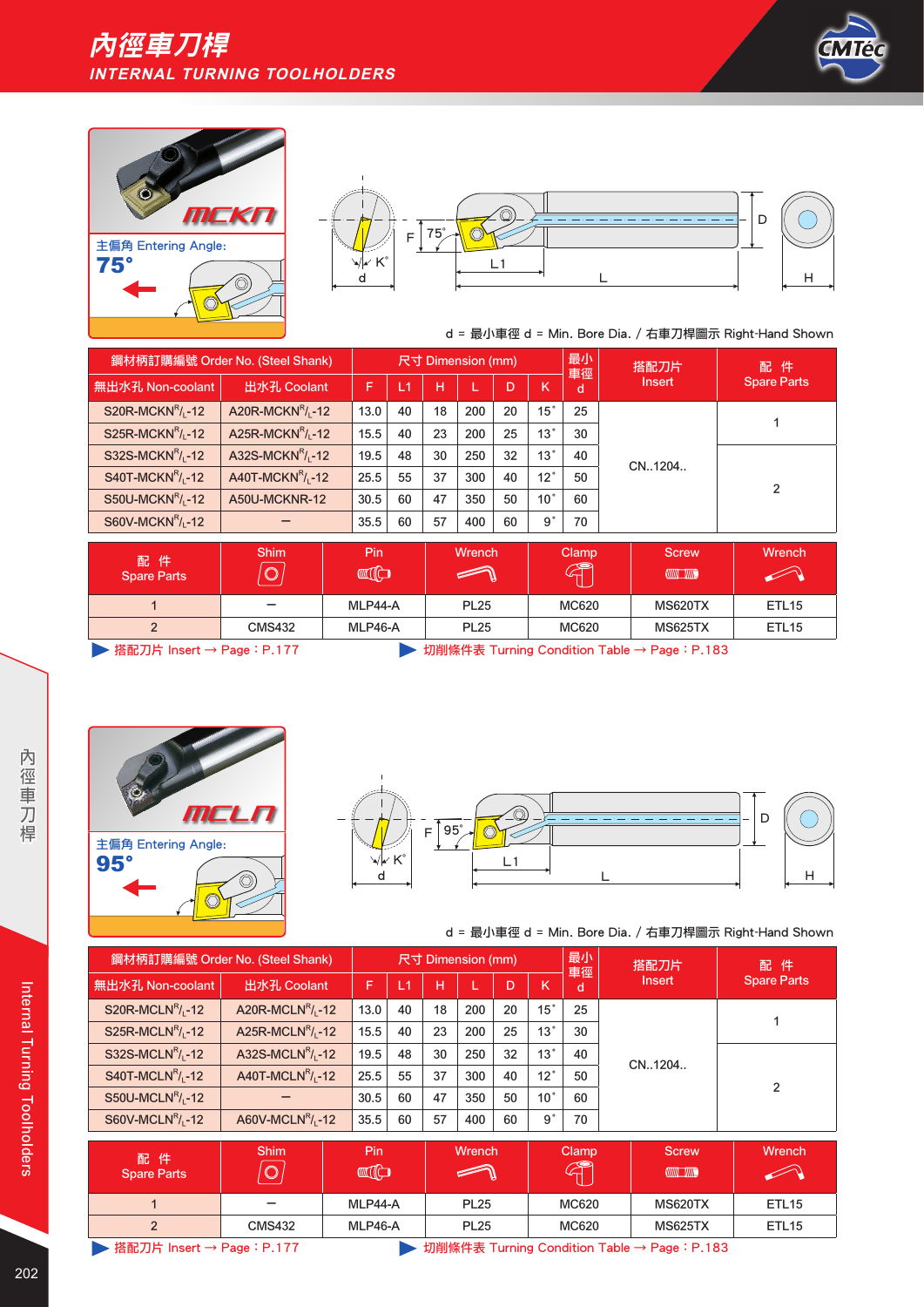## 內徑車刀桿 **INTERNAL TURNING TOOLHOLDERS**







### d = 最小車徑 d = Min. Bore Dia. / 右車刀桿圖示 Right-Hand Shown

|                                               | 鋼材柄訂購編號 Order No. (Steel Shank)               |      |    |                | 尺寸 Dimension (mm) |    |                 | 最小      | 搭配刀片          | 件<br>配             |
|-----------------------------------------------|-----------------------------------------------|------|----|----------------|-------------------|----|-----------------|---------|---------------|--------------------|
| 無出水孔 Non-coolant                              | 出水孔 Coolant                                   | F    | L1 | н              | L                 | D  | K               | 車徑<br>d | <b>Insert</b> | <b>Spare Parts</b> |
| $S08K-SCLCR/L-06$                             | A08K-SCLC $R/L$ -06                           | 5.0  | 20 | $\overline{7}$ | 125               | 8  | 15°             | 10      |               |                    |
| S08K-SCLC <sup>R</sup> / <sub>1</sub> -06-D09 | A08K-SCLC <sup>R</sup> / <sub>1</sub> -06-D09 | 4.5  | 20 | $\overline{7}$ | 125               | 8  | 15 <sup>°</sup> | 9       |               |                    |
| $S10K-SCLCR/L-06$                             | A10K-SCLC <sup>R</sup> / <sub>1</sub> -06     | 6.0  | 22 | 9              | 125               | 10 | 13°             | 12      |               |                    |
| $S10K-SCLCR/L-06-D11$                         | A10K-SCLC <sup>R</sup> / <sub>L</sub> -06-D11 | 5.5  | 22 | 9              | 125               | 10 | 13 <sup>°</sup> | 11      |               | 1                  |
| $S12M-SCLCR/1-06$                             | A12M-SCLC $R_1$ -06                           | 8.0  | 26 | 11             | 150               | 12 | 10 <sup>°</sup> | 16      | CC0602        |                    |
| S12M-SCLC <sup>R</sup> / <sub>L</sub> -06-D13 | A12M-SCLC $R_{L}$ -06-D13                     | 6.5  | 26 | 11             | 150               | 12 | 10 <sup>°</sup> | 13      |               |                    |
| $S14Q-SCLCR/L-06$                             | A14Q-SCLC $R_{L}$ -06                         | 8.0  | 26 | 13             | 180               | 14 | 10 <sup>°</sup> | 16      |               |                    |
| $S16Q-SCLCR/L-06$                             | A16Q-SCLC $R_{L}$ -06                         | 10.0 | 32 | 15             | 180               | 16 | $7^{\circ}$     | 20      |               |                    |
| $S12M-SCLCR/L-09$                             | $A12M-SCLCR/L-09$                             | 8.0  | 26 | 11             | 150               | 12 | 10 <sup>°</sup> | 16      |               |                    |
| $S14Q-SCLCR/L-09$                             | A14Q-SCLC $R_{L}$ -09                         | 8.0  | 26 | 13             | 180               | 14 | 10 <sup>°</sup> | 16      |               | 2                  |
| $S15Q-SCLCR/L-09$                             | A15Q-SCLC $R/L$ -09                           | 8.5  | 32 | 14             | 180               | 15 | 10 <sup>°</sup> | 17      |               |                    |
| $S16Q-SCLCR/L-09$                             | A16Q-SCLC $R_{L}$ -09                         | 10.0 | 32 | 15             | 180               | 16 | $7^{\circ}$     | 20      |               |                    |
| S16Q-SCLC <sup>R</sup> / <sub>L</sub> -09-D18 | A16Q-SCLC <sup>R</sup> / <sub>L</sub> -09-D18 | 9.0  | 32 | 15             | 180               | 16 | $7^{\circ}$     | 18      | CC09T3        |                    |
| S18Q-SCLC <sup>R</sup> / <sub>1</sub> -09     | A18Q-SCLC <sup>R</sup> / <sub>1</sub> -09     | 10.0 | 32 | 17             | 180               | 18 | $7^{\circ}$     | 20      |               |                    |
| $S20R-SCLCR/L-09$                             | A20R-SCLC $R_{L}$ -09                         | 13.0 | 40 | 18             | 200               | 20 | $5^{\circ}$     | 25      |               | 3                  |
| $S22R-SCLCR/L-09$                             |                                               | 13.0 | 40 | 20             | 200               | 22 | $5°$            | 25      |               |                    |
| $S25R-SCLCR/1-09$                             | A25R-SCLC $R_1$ -09                           | 15.0 | 40 | 23             | 200               | 25 | $5\,^{\circ}$   | 30      |               | 4                  |
| S32S-SCLC <sup>R</sup> / <sub>L</sub> -09     | A32S-SCLC <sup>R</sup> / <sub>L</sub> -09     | 19.5 | 48 | 30             | 250               | 32 | $5^{\circ}$     | 38      |               |                    |
| S32S-SCLC $^R$ / <sub>1</sub> -12             | A32S-SCLC $R_{L}$ -12                         | 20.0 | 48 | 30             | 250               | 32 | $5°$            | 38      |               |                    |
| $S40T-SCLCR/1 - 12$                           | A40T-SCLC <sup>R</sup> / <sub>1</sub> -12     | 26.0 | 55 | 37             | 300               | 40 | $3^{\circ}$     | 50      | CC1204        | 5                  |
| $S40V-SCLCR/1-12$                             | A40V-SCLC <sup>R</sup> / <sub>1</sub> -12     | 26.0 | 55 | 37             | 400               | 40 | $3\degree$      | 50      |               |                    |

| 配件<br><b>Spare Parts</b> | <b>Screw</b><br><b>MMIT</b>                                                                                     | Wrench<br><b>Example</b><br>lo. |
|--------------------------|-----------------------------------------------------------------------------------------------------------------|---------------------------------|
|                          | <b>MS2506A</b>                                                                                                  | ETF09                           |
|                          | <b>MS4008A</b>                                                                                                  | ETF <sub>15</sub>               |
|                          | <b>MS4009A</b>                                                                                                  | ETF <sub>15</sub>               |
| Δ                        | <b>MS4011A</b>                                                                                                  | ETF <sub>15</sub>               |
| 5                        | <b>MS5011A</b>                                                                                                  | ETF20                           |
|                          | the contract of the contract of the contract of the contract of the contract of the contract of the contract of |                                 |

▶ 搭配刀片 Insert → Page: P.171 <br>
→ 切削條件表 Turning Condition Table → Page: P.182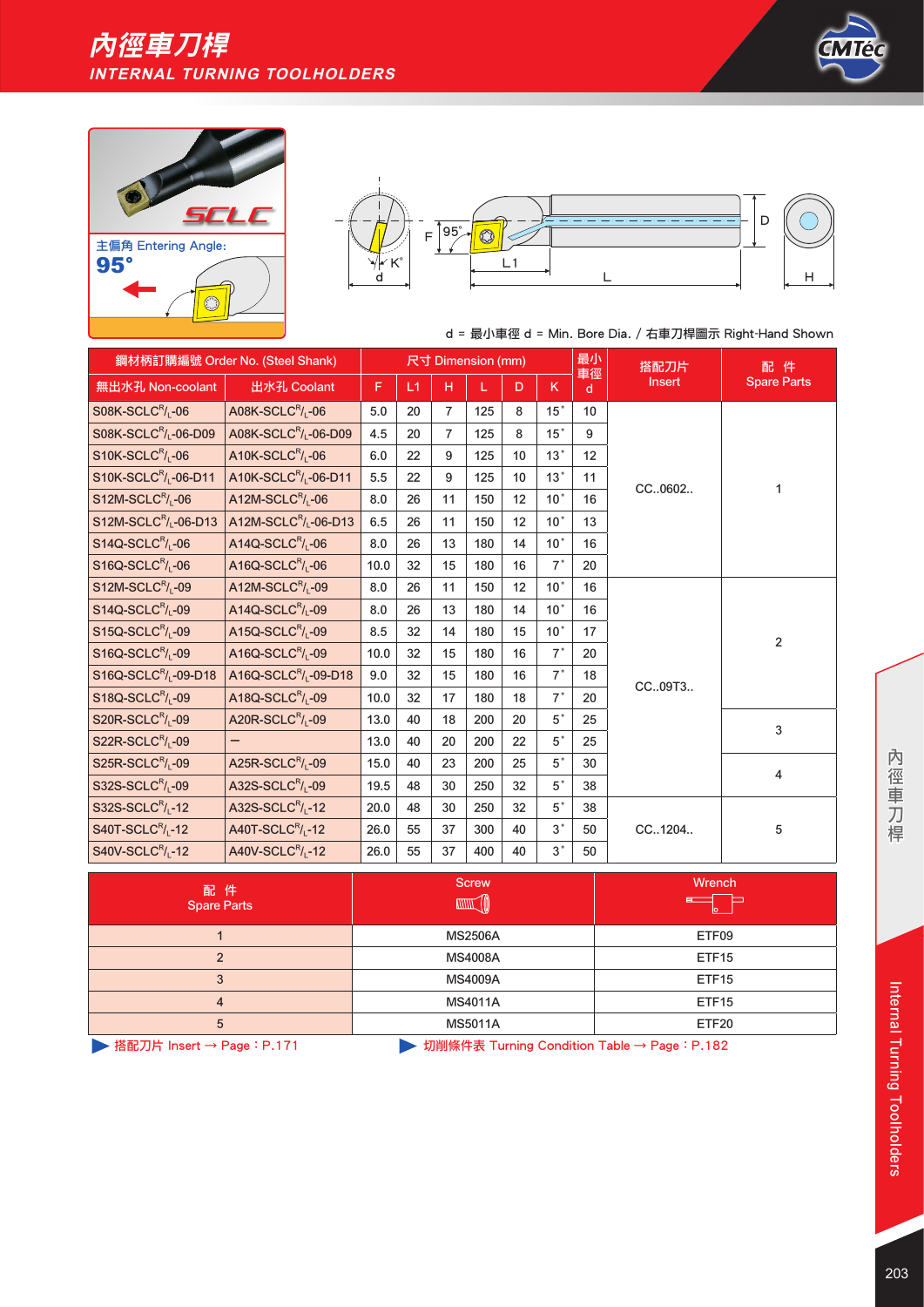





|                                           | 鋼材柄訂購編號 Order No. (Steel Shank)           |      | 最小<br>尺寸 Dimension (mm) |    |     |    |                 |         | 搭配刀片      | 配<br>件             |  |
|-------------------------------------------|-------------------------------------------|------|-------------------------|----|-----|----|-----------------|---------|-----------|--------------------|--|
| 無出水孔 Non-coolant                          | 出水孔 Coolant                               | F    | L1                      | н  |     | D  | K.              | 車徑<br>d | Insert    | <b>Spare Parts</b> |  |
| $S10K-SDUCR/I - 07$                       | A10K-SDUC $R_1$ -07                       | 7.0  | 25                      | 9  | 125 | 10 | 13 <sup>°</sup> | 13      | DC.,0702  |                    |  |
| $S12M-SDUCR/I -07$                        | A12M-SDUC $R_1$ -07                       | 8.5  | 30                      | 11 | 150 | 12 | 10 <sup>°</sup> | 16      |           |                    |  |
| S16Q-SDUC <sup>R</sup> /, -07             | A16Q-SDUC <sup>R</sup> / <sub>1</sub> -07 | 11.0 | 30                      | 15 | 180 | 16 | $7^{\circ}$     | 20      |           |                    |  |
| S20R-SDUC <sup>R</sup> / <sub>1</sub> -07 | A20R-SDUC <sup>R</sup> / <sub>1</sub> -07 | 12.5 | 40                      | 18 | 200 | 20 | $7^{\circ}$     | 25      |           |                    |  |
| S16Q-SDUC <sup>R</sup> / <sub>1</sub> -11 | A16Q-SDUC $\frac{R}{1}$ -11               | 11.0 | 30                      | 15 | 180 | 16 | $7^{\circ}$     | 20      |           |                    |  |
| $S20R-SDUCR/1 - 11$                       | A20R-SDUC <sup>R</sup> / <sub>1</sub> -11 | 13.0 | 40                      | 18 | 200 | 20 | $7^{\circ}$     | 25      |           |                    |  |
| S25R-SDUC <sup>R</sup> / <sub>1</sub> -11 | A25R-SDUC $^R$ / <sub>1</sub> -11         | 16.0 | 45                      | 23 | 200 | 25 | $5^{\circ}$     | 32      | DC., 11T3 | $\overline{2}$     |  |
| $S25S-SDUCR/1-11$                         |                                           | 16.0 | 45                      | 23 | 250 | 25 | $5^{\circ}$     | 32      |           |                    |  |
| S32S-SDUC <sup>R</sup> /.-11              | A32S-SDUC <sup>R</sup> / <sub>1</sub> -11 | 20.0 | 48                      | 30 | 250 | 32 | $5^{\circ}$     | 40      |           |                    |  |
| $S40T-SDUCR/1-11$                         | A40T-SDUC $^R$ / <sub>1</sub> -11         | 26.0 | 55                      | 37 | 300 | 40 | $3^{\circ}$     | 50      |           |                    |  |

|                                             | 鋼材柄訂購編號 Order No. (Steel Shank) |      |    | 尺寸 Dimension (mm) |     |    |                       | 最小<br>車徑 | 搭配刀片          | 配件<br><b>Spare Parts</b> |
|---------------------------------------------|---------------------------------|------|----|-------------------|-----|----|-----------------------|----------|---------------|--------------------------|
| 無出水孔 Non-coolant                            | 出水孔 Coolant                     | F.   | L1 | н                 |     | D  | κ                     | d        | <b>Insert</b> |                          |
| $C10K-SDUCR/I - 07$                         | $E10K-SDUCR/1-07$               | 7.0  | 25 | 9.2               | 125 | 10 | 13 <sup>°</sup>       | 13       |               |                          |
| C <sub>10</sub> M-SDUCR-07                  | E10M-SDUCR-07                   | 7.0  | 25 | 9.2               | 150 | 10 | 13 <sup>°</sup>       | 13       |               |                          |
| C12M-SDUC $^R$ / <sub>1</sub> -07           | E12M-SDUC $\frac{R}{I}$ -07     | 8.5  | 30 | 11.2              | 150 | 12 | 10 <sup>°</sup>       | 16       | DC.,0702      |                          |
| C12Q-SDUCR-07                               | E12Q-SDUCR-07                   | 8.5  | 30 | 11.2              | 180 | 12 | 10 <sup>°</sup>       | 16       |               |                          |
| C <sub>16R</sub> -SDUCR-07                  | E16R-SDUCR-07                   | 11.0 | 30 | 15.2              | 200 | 16 | $\rightarrow$ $\circ$ | 20       |               |                          |
| $C16R-SDUCR/1-11$                           | E16R-SDUC $\frac{R}{1}$ -11     | 11.0 | 30 | 15.2              | 200 | 16 | $7^{\circ}$           | 20       |               | 2                        |
| C <sub>20R</sub> -SDUC <sup>R</sup> $/$ -11 | E20R-SDUC $\frac{R}{1}$ -11     | 13.0 | 40 | 19.2              | 200 | 20 | $7^{\circ}$           | 25       | DC11T3        |                          |
| C <sub>25</sub> S-SDUCR-11                  | E25S-SDUCR-11                   | 16.0 | 45 | 24.2              | 250 | 25 | $5^{\circ}$           | 32       |               |                          |

| 配 件<br>Spare Parts | <b>Screw</b><br><b>MINT</b> | Wrench            |
|--------------------|-----------------------------|-------------------|
|                    | <b>MS2506B</b>              | ETF09             |
|                    | <b>MS4009A</b>              | ETF <sub>15</sub> |
|                    | .                           |                   |

▶ 搭配刀片 Insert → Page: P.172,173 <br>
→ 切削條件表 Turning Condition Table → Page: P.182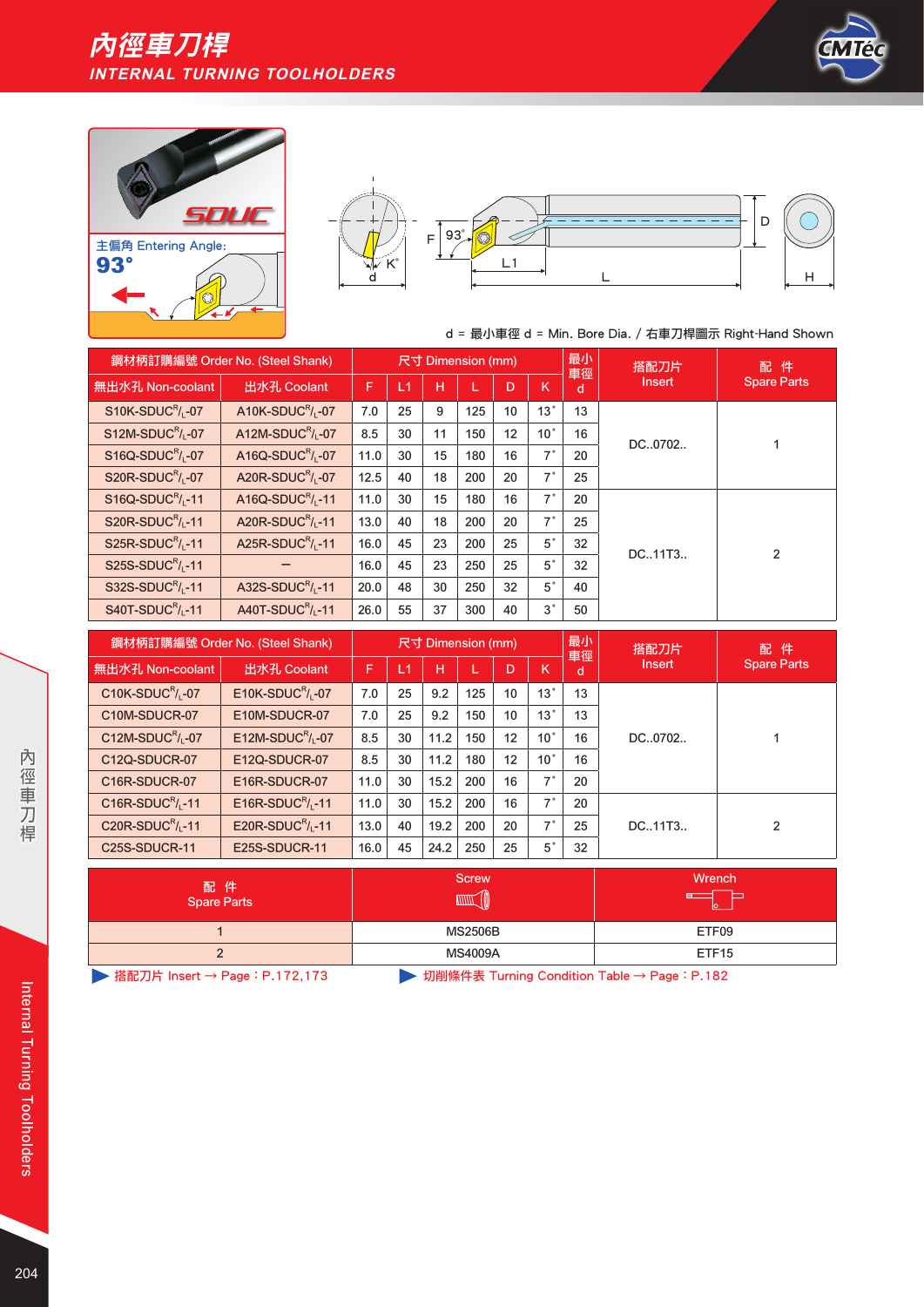





|                                           | 鋼材柄訂購編號 Order No. (Steel Shank) |      |    |    | 尺寸 Dimension (mm) |    |                 | 最小<br>車徑 | 搭配刀片<br>Insert | 配件<br><b>Spare Parts</b> |
|-------------------------------------------|---------------------------------|------|----|----|-------------------|----|-----------------|----------|----------------|--------------------------|
| 無出水孔 Non-coolant                          | 出水孔 Coolant                     | F    | L1 | н  |                   | D  | K               | d        |                |                          |
| $S25R\text{-}MSKN^R$ <sub>1</sub> -12     | A25R-MSK $N^R$ <sub>1</sub> -12 | 15.0 | 40 | 23 | 200               | 25 | 13 <sup>°</sup> | 30       |                |                          |
| $S32S\text{-MSKN}^R$ <sup>12</sup>        | A32S-MSKN $R_1$ -12             | 19.5 | 48 | 30 | 250               | 32 | 13 <sup>°</sup> | 40       |                |                          |
| S40T-MSKN <sup>R</sup> / <sub>1</sub> -12 |                                 | 25.5 | 55 | 37 | 300               | 40 | 12 <sup>°</sup> | 50       | SN1204         |                          |
| S50U-MSKN <sup>R</sup> / <sub>1</sub> -12 |                                 | 30.5 | 60 | 47 | 350               | 50 | 10 <sup>°</sup> | 60       |                |                          |
| S60V-MSKN <sup>R</sup> / <sub>1</sub> -12 |                                 | 36.0 | 60 | 57 | 400               | 60 | $9^{\circ}$     | 70       |                |                          |
|                                           |                                 |      |    |    |                   |    |                 |          |                |                          |

| 配件<br>Spare Parts                                                        | <b>Shim</b><br>$ \overline{\mathbb{O}} $ | Pin<br><b>ANGO</b> | Wrench      | Clamp<br>$\mathbb{Z}$ | <b>Screw</b><br><b>CHANGE THE ORIGINAL</b> | <b>Wrench</b>     |  |  |  |
|--------------------------------------------------------------------------|------------------------------------------|--------------------|-------------|-----------------------|--------------------------------------------|-------------------|--|--|--|
|                                                                          | -                                        | MLP44-A            | <b>PL25</b> | MC620                 | <b>MS620TX</b>                             | ETL <sub>15</sub> |  |  |  |
|                                                                          | <b>SMS432</b>                            | MLP46-A            | <b>PL25</b> | MC620                 | <b>MS625TX</b>                             | ETL <sub>15</sub> |  |  |  |
| 搭配刀片 Insert → Page: P.178<br>切削條件表 Turning Condition Table → Page: P.183 |                                          |                    |             |                       |                                            |                   |  |  |  |





## d = 最小車徑 d = Min. Bore Dia. / 右車刀桿圖示 Right-Hand Shown

|                                           | 鋼材柄訂購編號 Order No. (Steel Shank)           |    |    |    | 尺寸 Dimension (mm) |    |                 | 最小<br>車徑 | 搭配刀片<br>Insert | 配件:<br><b>Spare Parts</b> |
|-------------------------------------------|-------------------------------------------|----|----|----|-------------------|----|-----------------|----------|----------------|---------------------------|
| 無出水孔 Non-coolant                          | 出水孔 Coolant                               | F  |    | H  |                   | D  | ΙK.             | d        |                |                           |
| S20R-MTQN <sup>R</sup> / <sub>1</sub> -16 | A20R-MTQN <sup>R</sup> / <sub>1</sub> -16 | 13 | 40 | 18 | 200               | 20 | 15 <sup>°</sup> | 25       |                |                           |
| S25R-MTQN $^R$ / <sub>1</sub> -16         | A25R-MTQN $^R$ / <sub>1</sub> -16         | 15 | 40 | 23 | 200               | 25 | 13°             | 30       | TN1604         |                           |
| S32S-MTQN $^R$ / <sub>1</sub> -16         | A32S-MTQN <sup>R</sup> / <sub>1</sub> -16 | 20 | 48 | 30 | 250               | 32 | 13°             | 40       |                |                           |
|                                           |                                           |    |    |    |                   |    |                 |          |                |                           |
|                                           |                                           |    |    |    |                   |    |                 |          |                |                           |
|                                           |                                           |    |    |    |                   |    |                 |          |                |                           |

| 配件<br><b>Spare Parts</b>                                                     | <b>Shim</b><br>$\circ$ | Pin<br><b>INTER</b> | Wrench      | Clamp<br>$\mathbb{A}$ | <b>Screw</b><br><b>ANNELLINO</b> | Wrench            |  |  |  |  |
|------------------------------------------------------------------------------|------------------------|---------------------|-------------|-----------------------|----------------------------------|-------------------|--|--|--|--|
|                                                                              | -                      | MLP33L-A            | <b>PL20</b> | MC515                 | <b>MS520TX</b>                   | ETL <sub>10</sub> |  |  |  |  |
| $\overline{2}$                                                               | <b>TWS322</b>          | MLP34L-A            | <b>PL20</b> | MC620                 | <b>MS625TX</b>                   | ETL <sub>15</sub> |  |  |  |  |
| 搭配刀片 Insert → Page:P.179,180<br>切削條件表 Turning Condition Table → Page : P.183 |                        |                     |             |                       |                                  |                   |  |  |  |  |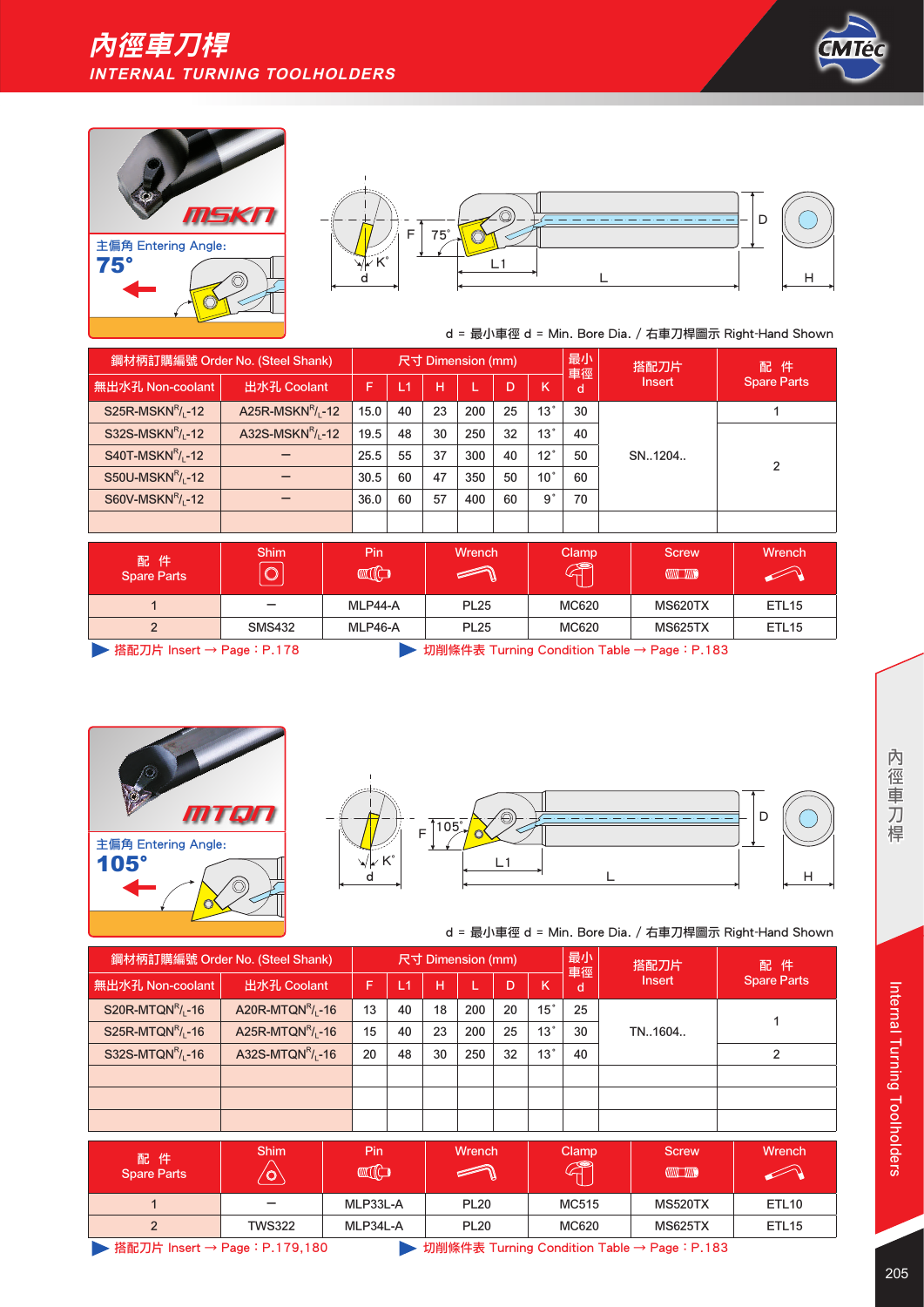





|                                   | 鋼材柄訂購編號 Order No. (Steel Shank)   |      |    |    | 尺寸 Dimension (mm) |    |                 | 最小      | 搭配刀片          | 配件<br><b>Spare Parts</b> |
|-----------------------------------|-----------------------------------|------|----|----|-------------------|----|-----------------|---------|---------------|--------------------------|
| 無出水孔 Non-coolant                  | 出水孔 Coolant                       | F    | L1 | н  |                   | D  | K               | 車徑<br>d | <b>Insert</b> |                          |
| $S20R-DTUNR/1 - 16$               | A20R-DTUN $^R$ / <sub>1</sub> -16 | 14.0 | 40 | 18 | 200               | 20 | 15°             | 28      |               |                          |
| $S25R-DTUNR/I - 16$               | A25R-DTUN $^R$ / <sub>1</sub> -16 | 15.5 | 40 | 23 | 200               | 25 | 13 <sup>°</sup> | 30      |               |                          |
| S25S-DTUN $^R$ / <sub>1</sub> -16 |                                   | 15.5 | 40 | 23 | 250               | 25 | 13 <sup>°</sup> | 30      | TN1604        |                          |
| S32S-DTUN $^R$ / <sub>1</sub> -16 | A32S-DTUN $^R$ / <sub>1</sub> -16 | 19.5 | 48 | 30 | 250               | 32 | 13 <sup>°</sup> | 40      |               | ົ                        |
|                                   |                                   |      |    |    |                   |    |                 |         |               |                          |
|                                   |                                   |      |    |    |                   |    |                 |         |               |                          |

| 配件<br><b>Spare Parts</b>                                                    | <b>Shim</b>   | <b>Screw</b><br>$M$ $M$ $M$ $M$ $\left( \begin{array}{c} 0 \\ 0 \end{array} \right)$ | Wrench      | Clamp<br>CR | Wrench      |  |  |  |
|-----------------------------------------------------------------------------|---------------|--------------------------------------------------------------------------------------|-------------|-------------|-------------|--|--|--|
|                                                                             |               |                                                                                      |             | MCD324      | ETL20       |  |  |  |
|                                                                             | <b>TWS322</b> | MS4008H                                                                              | <b>PL25</b> | MCD324B     | <b>PL40</b> |  |  |  |
| 搭配刀片 Insert → Page:P.179,180<br>切削條件表 Turning Condition Table → Page: P.183 |               |                                                                                      |             |             |             |  |  |  |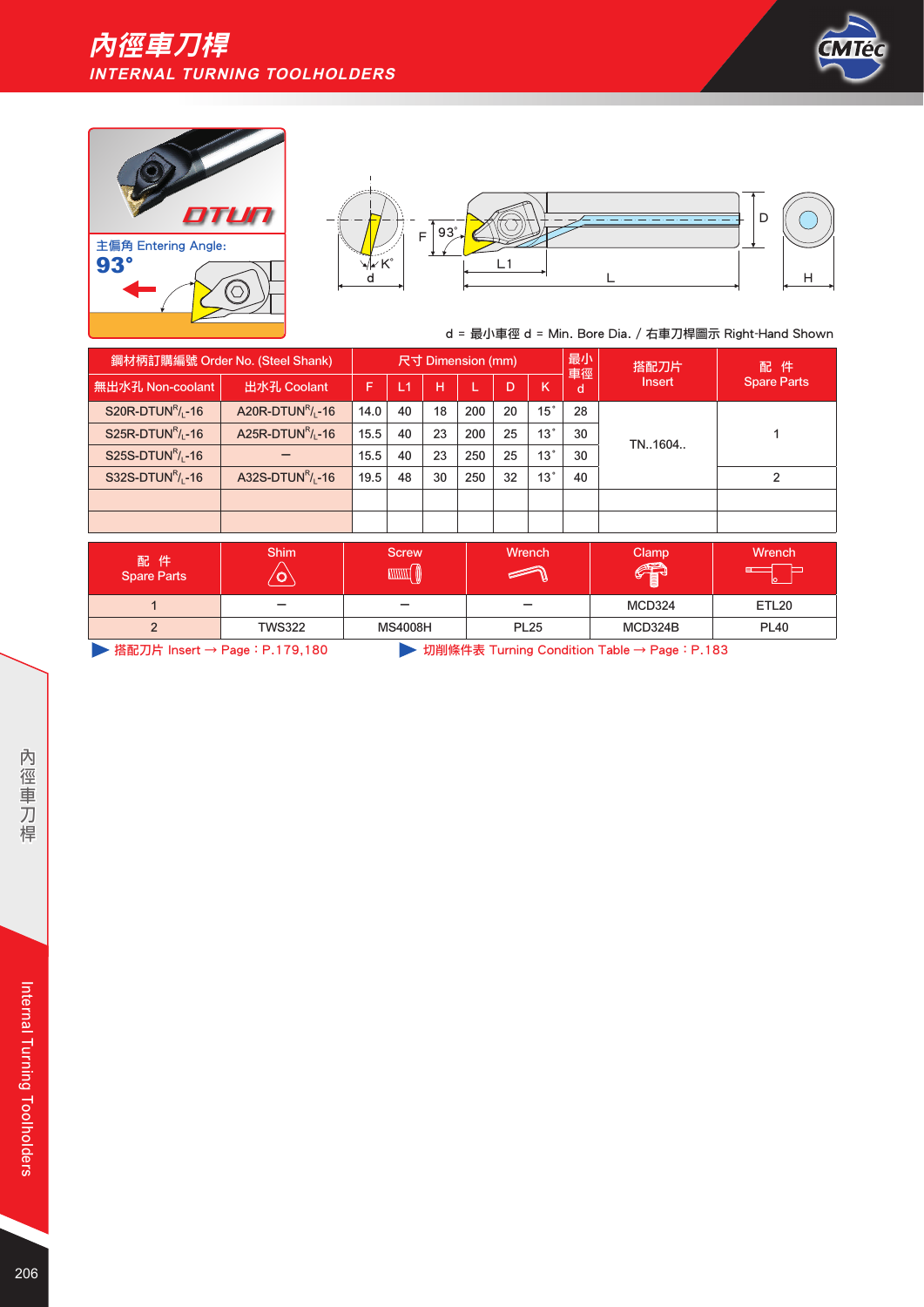





|                                               | 鋼材柄訂購編號 Order No. (Steel Shank)               | 尺寸 Dimension (mm) |      |    |     |    |                 | 最小      | 搭配刀片          | 配<br>件             |
|-----------------------------------------------|-----------------------------------------------|-------------------|------|----|-----|----|-----------------|---------|---------------|--------------------|
| 無出水孔 Non-coolant                              | 出水孔 Coolant                                   | F                 | IL 1 | н  |     | D  | K               | 車徑<br>d | <b>Insert</b> | <b>Spare Parts</b> |
| $S10K-STUCR/L-11$                             | $A10K-STUCR/1 - 11$                           | 6.0               | 22   | 9  | 125 | 10 | 13 <sup>°</sup> | 12      |               |                    |
| S12M-STUC <sup>R</sup> / <sub>1</sub> -11     | A12M-STUC $R_{L}$ -11                         | 8.0               | 26   | 11 | 150 | 12 | 10 <sup>°</sup> | 16      | TC1102        |                    |
| S12M-STUC <sup>R</sup> / <sub>1</sub> -11-D13 | A12M-STUC <sup>R</sup> / <sub>1</sub> -11-D13 | 6.5               | 26   | 11 | 150 | 12 | 10 <sup>°</sup> | 13      |               |                    |
| S16Q-STUC <sup>R</sup> / <sub>1</sub> -11     | A16Q-STUC <sup>R</sup> / <sub>1</sub> -11     | 10.0              | 32   | 15 | 180 | 16 | $7^{\circ}$     | 20      |               |                    |
| S16Q-STUC <sup>R</sup> / <sub>L</sub> -11-D18 | A16Q-STUC <sup>R</sup> / <sub>1</sub> -11-D18 | 9.0               | 32   | 15 | 180 | 16 | $\mathbf{z}$    | 18      |               |                    |
| $S20R-STUCR/1-16$                             | A20R-STUC $R_{L}$ -16                         | 13.0              | 40   | 18 | 200 | 20 | $\mathbf{z}$    | 25      |               |                    |
| $S25R-STUCR/1-16$                             | A25R-STUC $\frac{R}{1}$ -16                   | 15.0              | 40   | 23 | 200 | 25 | $5^{\circ}$     | 30      | TC16T3        |                    |
| $S32S-STUCR/1-16$                             | A32S-STUC $R_1$ -16                           | 20.0              | 48   | 30 | 250 | 32 | $5^{\circ}$     | 38      |               | $\overline{2}$     |
| S32T-STUC <sup>R</sup> / -16                  | A32T-STUC <sup>R</sup> / $-16$                | 20.0              | 48   | 30 | 300 | 32 | $5^{\circ}$     | 38      |               |                    |

| 配 件<br>Spare Parts | <b>Screw</b><br><b>MINT</b> | Wrench            |
|--------------------|-----------------------------|-------------------|
|                    | <b>MS2506A</b>              | ETF09             |
|                    | <b>MS4011A</b>              | ETF <sub>15</sub> |
|                    |                             |                   |



▶ 搭配刀片 Insert → Page: P.174 7 Digital Australian Table → Page: P.182



d = 最小車徑 d = Min. Bore Dia. / 右車刀桿圖示 Right-Hand Shown

|                                           | 鋼材柄訂購編號 Order No. (Steel Shank)           | 尺寸 Dimension (mm) |    |    |     |    |                 | 最小<br>車徑 | 搭配刀片   | 配件                 |
|-------------------------------------------|-------------------------------------------|-------------------|----|----|-----|----|-----------------|----------|--------|--------------------|
| 無出水孔 Non-coolant                          | 出水孔 Coolant                               | F                 | L1 | н  |     | D. | ΙK              | d        | Insert | <b>Spare Parts</b> |
| S25R-MVUN $^R$ / <sub>1</sub> -16         | A25R-MVUN <sup>R</sup> / <sub>1</sub> -16 | 18                | 45 | 23 | 200 | 25 | 13°             | 32       |        |                    |
| S32S-MVUN $^R$ / <sub>1</sub> -16         | A32S-MVUN $^R$ / <sub>1</sub> -16         | 21                | 50 | 30 | 250 | 32 | 13°             | 40       |        | າ                  |
| S40T-MVUN $^R$ / <sub>1</sub> -16         | A40T-MVUN $^R$ / <sub>1</sub> -16         | 26                | 55 | 37 | 300 | 40 | 10 <sup>°</sup> | 50       | VN1604 |                    |
| S50U-MVUN <sup>R</sup> / <sub>1</sub> -16 | A50U-MVUN <sup>R</sup> / <sub>1</sub> -16 | 32                | 60 | 47 | 350 | 50 | $9^{\circ}$     | 60       |        |                    |
|                                           |                                           |                   |    |    |     |    |                 |          |        |                    |
|                                           |                                           |                   |    |    |     |    |                 |          |        |                    |

| 配件<br><b>Spare Parts</b> | <b>Shim</b><br>$\circledcirc$                                           | Pin<br><b>ILL CO</b> | Wrench      | Clamp<br>$\mathbb{Z}$ | <b>Screw</b><br><b>CONTROLLER</b> | Wrench            |  |  |  |
|--------------------------|-------------------------------------------------------------------------|----------------------|-------------|-----------------------|-----------------------------------|-------------------|--|--|--|
|                          | -                                                                       | MLP33L-A             | <b>PL20</b> | MC515                 | <b>MS520TX</b>                    | ETL <sub>10</sub> |  |  |  |
| 2                        | <b>VMS322</b>                                                           | MLP34L-A             | <b>PL20</b> | MC620                 | <b>MS625TX</b>                    | ETL <sub>15</sub> |  |  |  |
|                          | 搭配刀片 Insert → Page:P.180<br>切削條件表 Turning Condition Table → Page: P.183 |                      |             |                       |                                   |                   |  |  |  |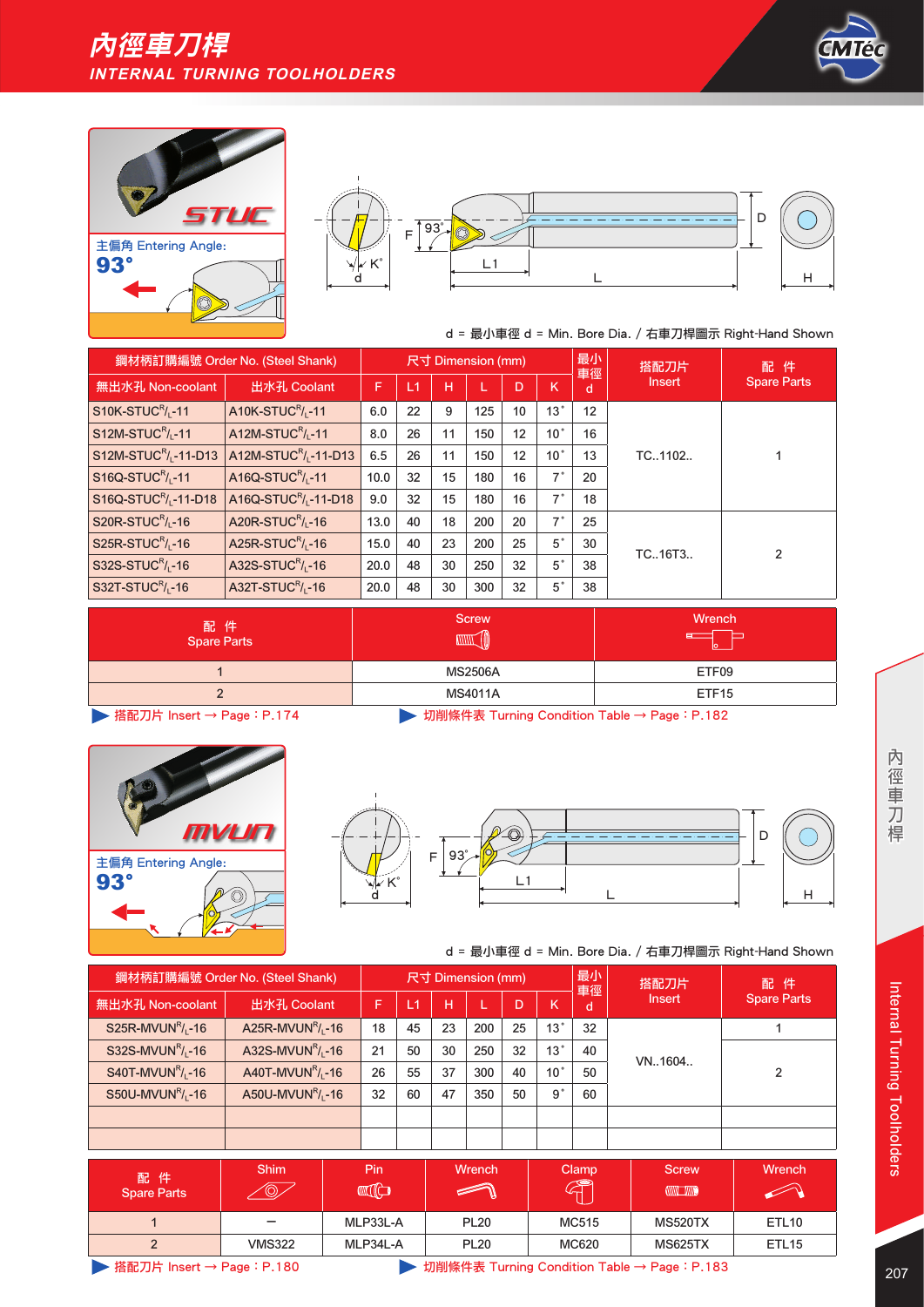





|                                           | 鋼材柄訂購編號 Order No. (Steel Shank)           | 尺寸 Dimension (mm) |    |    |     |    |                 | 最小<br>車徑 | 搭配刀片          | 配件                 |
|-------------------------------------------|-------------------------------------------|-------------------|----|----|-----|----|-----------------|----------|---------------|--------------------|
| 無出水孔 Non-coolant                          | 出水孔 Coolant                               | F                 | L1 | H  |     | D  | K               | d        | <b>Insert</b> | <b>Spare Parts</b> |
| $S12M-SVQBR/1 - 11$                       | A12M-SVQB $R/1$ -11                       | 9.0               | 28 | 11 | 150 | 12 | 10 <sup>°</sup> | 16       |               |                    |
| $S16Q-SVQBR/1 - 11$                       | A16Q-SVQB $^R$ / <sub>1</sub> -11         | 11.0              | 35 | 15 | 180 | 16 | $7^{\circ}$     | 20       | VB1103        |                    |
| S20R-SVQB <sup>R</sup> / <sub>1</sub> -11 | A20R-SVQB <sup>R</sup> / <sub>1</sub> -11 | 13.0              | 40 | 18 | 200 | 20 | $7^{\circ}$     | 25       |               |                    |
| S20R-SVQB <sup>R</sup> / <sub>1</sub> -16 | A20R-SVQB <sup>R</sup> / <sub>1</sub> -16 | 13.5              | 40 | 18 | 200 | 20 | $5^{\circ}$     | 27       |               | $\overline{2}$     |
| $S25R-SVQBR/1 - 16$                       | A25R-SVQB $^R$ / <sub>1</sub> -16         | 16.0              | 45 | 23 | 200 | 25 | $5^{\circ}$     | 32       |               |                    |
| $S25S-SVQBR/1 - 16$                       | A25S-SVQB $R_1$ -16                       | 16.0              | 45 | 23 | 250 | 25 | $5^{\circ}$     | 32       |               |                    |
| S32S-SVQB <sup>R</sup> / <sub>1</sub> -16 | A32S-SVQB $R_1$ -16                       | 20.0              | 48 | 30 | 250 | 32 | $5^{\circ}$     | 40       | VB1604        |                    |
| $S32V-SVQBR/1 - 16$                       |                                           | 20.0              | 48 | 30 | 400 | 32 | $5^{\circ}$     | 40       |               | 3                  |
| S40T-SVQB <sup>R</sup> / <sub>1</sub> -16 |                                           | 25.5              | 60 | 37 | 300 | 40 | $5^{\circ}$     | 50       |               |                    |
| $S40V-SVQBR/1 - 16$                       |                                           | 25.5              | 60 | 37 | 400 | 40 | $5^{\circ}$     | 50       |               |                    |

| 配件<br>Spare Parts | <b>Shim</b><br>v         | Screw<br><i>ULLLUL M</i> | Wrench      | <b>Screw</b><br><b>WITH (0)</b> | Wrench            |
|-------------------|--------------------------|--------------------------|-------------|---------------------------------|-------------------|
|                   | $\overline{\phantom{a}}$ | -                        | -           | <b>MS2506A</b>                  | ETF09             |
|                   | -                        |                          | -           | <b>MS3509B</b>                  | ETF <sub>15</sub> |
| 3                 | <b>VSS322</b>            | <b>MDS05035S</b>         | <b>PL35</b> | <b>MS3512B</b>                  | ETF15             |

▶ 搭配刀片 Insert → Page: P.175 <br>
→ 切削條件表 Turning Condition Table → Page: P.182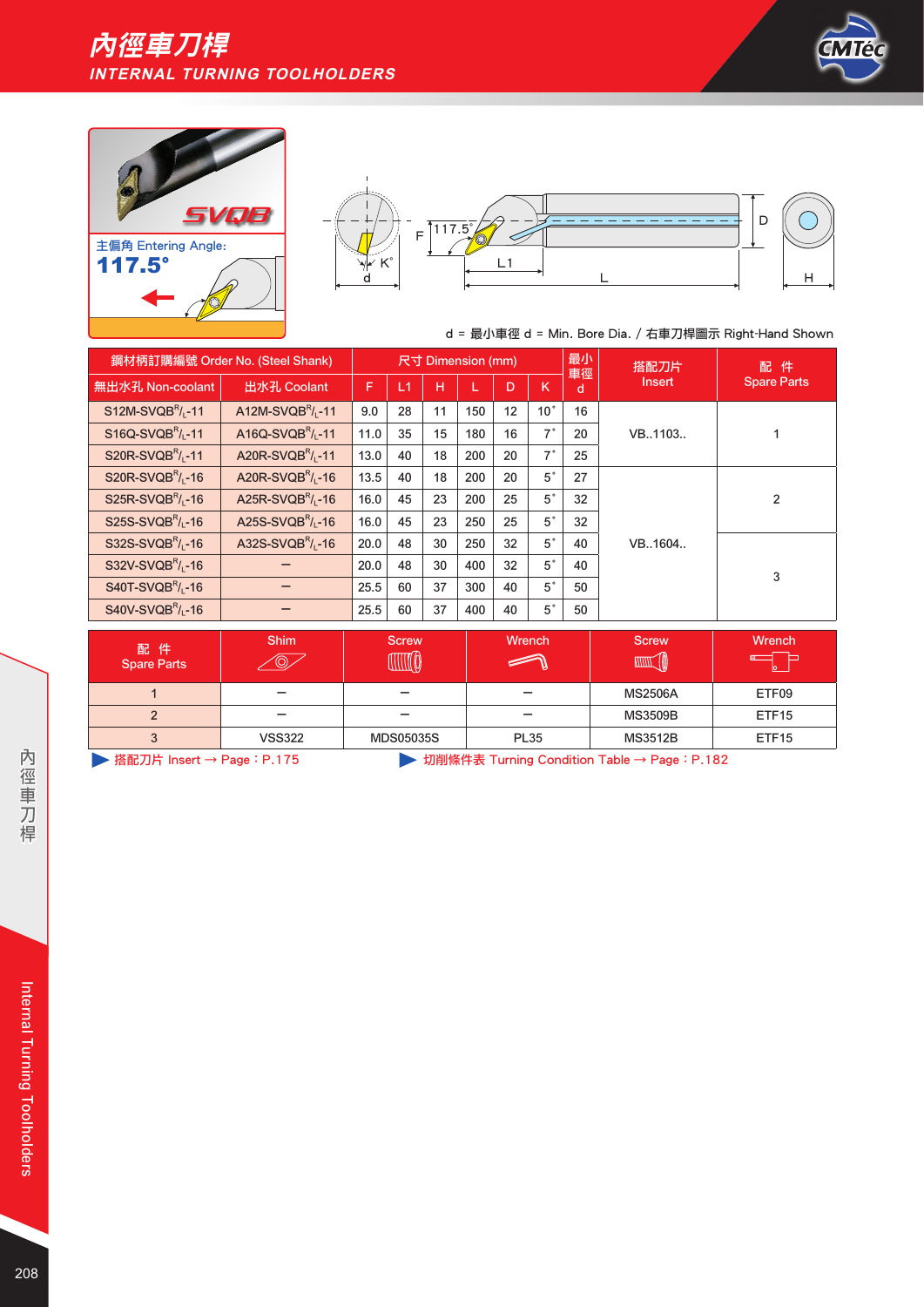





|                                           | 鋼材柄訂購編號 Order No. (Steel Shank)           |    | 最小<br>尺寸 Dimension (mm) |    |     |    |             |         | 搭配刀片      | 配件                 |
|-------------------------------------------|-------------------------------------------|----|-------------------------|----|-----|----|-------------|---------|-----------|--------------------|
| 無出水孔 Non-coolant                          | 出水孔 Coolant                               | F  | L1                      | н  |     | D  | K           | 車徑<br>d | Insert    | <b>Spare Parts</b> |
| $S16Q-SVUBR/L-11$                         | A16Q-SVUB <sup>R</sup> / <sub>L</sub> -11 | 13 | 30                      | 15 | 180 | 16 | $7^{\circ}$ | 22      |           |                    |
| S20R-SVUB <sup>R</sup> / <sub>L</sub> -11 | A20R-SVUB <sup>R</sup> / <sub>1</sub> -11 | 15 | 40                      | 18 | 200 | 20 | $7^{\circ}$ | 27      | VB., 1103 |                    |
| S25R-SVUB <sup>R</sup> / <sub>1</sub> -16 | A25R-SVUB $\frac{R}{1}$ -16               | 18 | 45                      | 23 | 200 | 25 | $5^{\circ}$ | 32      |           | 2<br>3             |
| S25S-SVUB <sup>R</sup> / <sub>1</sub> -16 | A25S-SVUB <sup>R</sup> / <sub>1</sub> -16 | 18 | 45                      | 23 | 250 | 25 | $5^{\circ}$ | 32      |           |                    |
| S32S-SVUB <sup>R</sup> / <sub>1</sub> -16 | A32S-SVUB <sup>R</sup> / <sub>1</sub> -16 | 22 | 50                      | 30 | 250 | 32 | $5^{\circ}$ | 40      |           |                    |
| $S40T-SVUBR/1 - 16$                       | A40T-SVUB $^R$ / <sub>1</sub> -16         | 27 | 55                      | 37 | 300 | 40 | $5^{\circ}$ | 50      | VB., 1604 |                    |
| S40U-SVUB <sup>R</sup> / <sub>1</sub> -16 |                                           | 27 | 55                      | 37 | 350 | 40 | $5^{\circ}$ | 50      |           |                    |
| $S40V-SVUBR/1 - 16$                       |                                           | 27 | 55                      | 37 | 400 | 40 | $5^{\circ}$ | 50      |           |                    |

| 配件<br><b>Spare Parts</b> | <b>Shim</b>   | <b>Screw</b><br><b>TITTING</b> | Wrench      | <b>Screw</b><br><b>MINT</b> | Wrench            |
|--------------------------|---------------|--------------------------------|-------------|-----------------------------|-------------------|
|                          | _             |                                |             | <b>MS2506A</b>              | ETF09             |
| C                        | _             |                                | -           | <b>MS3509B</b>              | ETF <sub>15</sub> |
| 3                        | <b>VSS322</b> | <b>MDS05035S</b>               | <b>PL35</b> | <b>MS3512B</b>              | ETF <sub>15</sub> |
| 4                        | _             |                                |             | <b>MS2005A</b>              | ETF06             |

▶ 搭配刀片 Insert → Page: P.175 <br>
→ 切削條件表 Turning Condition Table → Page: P.182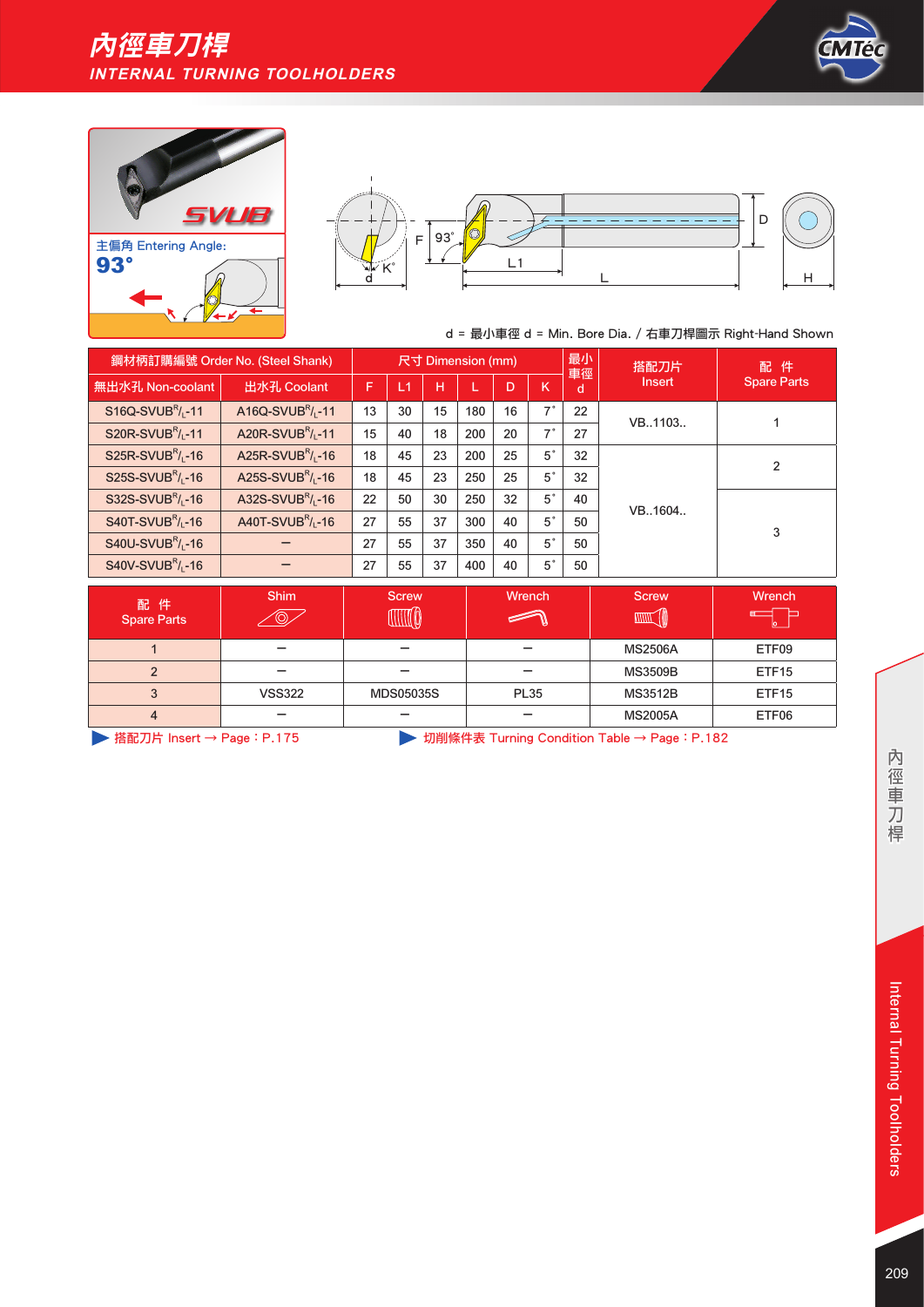





|                                           | 鋼材柄訂購編號 Order No. (Steel Shank)           | 尺寸 Dimension (mm) |    |    |     |    |                 | 最小      | 搭配刀片          | 配件                 |
|-------------------------------------------|-------------------------------------------|-------------------|----|----|-----|----|-----------------|---------|---------------|--------------------|
| 無出水孔 Non-coolant                          | 出水孔 Coolant                               | F                 | L1 | н  | L   | D  | K               | 車徑<br>d | <b>Insert</b> | <b>Spare Parts</b> |
| $S12M-SVQCR/L-11$                         | A12M-SVQC $R_1$ -11                       | 9.0               | 28 | 11 | 150 | 12 | 10 <sup>°</sup> | 16      |               |                    |
| $S16Q-SVQCR/1-11$                         | A16Q-SVQC <sup>R</sup> / <sub>1</sub> -11 | 11.0              | 35 | 15 | 180 | 16 | $7^{\circ}$     | 20      | VC1103        |                    |
| S20R-SVQC <sup>R</sup> / <sub>1</sub> -11 | A20R-SVQC <sup>R</sup> / <sub>1</sub> -11 | 13.0              | 40 | 18 | 200 | 20 | $7^{\circ}$     | 25      |               |                    |
| S20R-SVQC <sup>R</sup> / <sub>1</sub> -16 | A20R-SVQC <sup>R</sup> / <sub>1</sub> -16 | 13.5              | 40 | 18 | 200 | 20 | $5^{\circ}$     | 27      |               | $\overline{2}$     |
| S25R-SVQC <sup>R</sup> / <sub>1</sub> -16 | A25R-SVQC $\frac{R}{1}$ -16               | 16.0              | 45 | 23 | 200 | 25 | $5^{\circ}$     | 32      |               |                    |
| S25S-SVQC $R_{L}$ -16                     | A25S-SVQC $R_{L}$ -16                     | 16.0              | 45 | 23 | 250 | 25 | $5^{\circ}$     | 32      |               |                    |
| $S32S-SVQCR/1 - 16$                       | A32S-SVQC $R_{L}$ -16                     | 20.0              | 48 | 30 | 250 | 32 | $5^{\circ}$     | 40      | VC1604        |                    |
| $S40T-SVQCR/1 - 16$                       |                                           | 25.5              | 60 | 37 | 300 | 40 | $5^{\circ}$     | 50      |               | 3                  |
| S40V-SVQC <sup>R</sup> /,-16              |                                           | 25.5              | 60 | 37 | 400 | 40 | $5^{\circ}$     | 50      |               |                    |

| 配件<br><b>Spare Parts</b> | <b>Shim</b><br>v, | <b>Screw</b><br>ாாாீ<br><b>ANNING</b> | Wrench      | <b>Screw</b><br><b>MMIL</b> | Wrench            |
|--------------------------|-------------------|---------------------------------------|-------------|-----------------------------|-------------------|
|                          |                   |                                       |             | <b>MS2506A</b>              | ETF09             |
|                          |                   |                                       |             | <b>MS3509B</b>              | ETF15             |
|                          | <b>VSS322</b>     | <b>MDS05035S</b>                      | <b>PL35</b> | <b>MS3512B</b>              | ETF <sub>15</sub> |
|                          |                   |                                       |             |                             |                   |

▶ 搭配刀片 Insert → Page: P.176 <br>
→ 切削條件表 Turning Condition Table → Page: P.182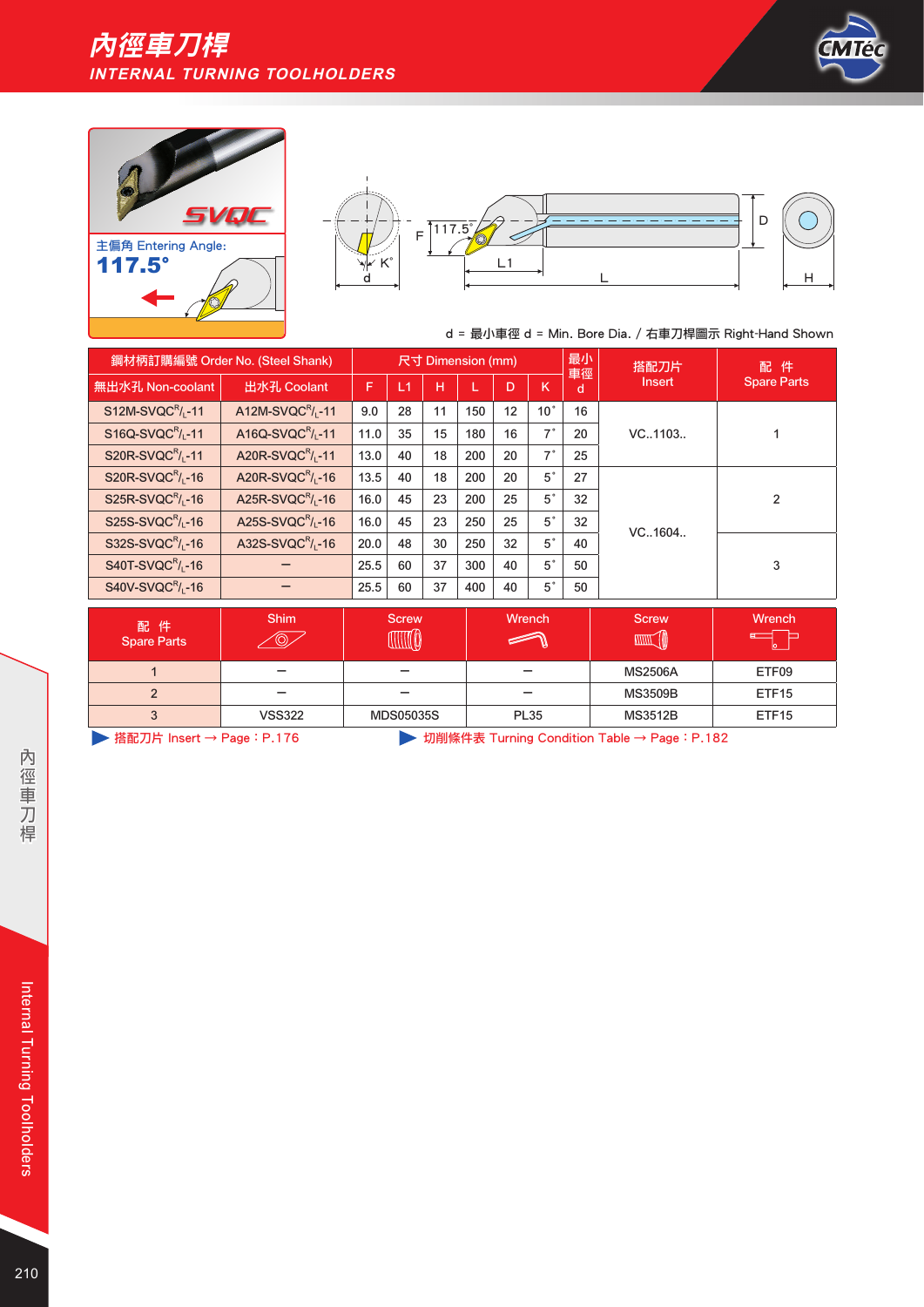





| 鋼材柄訂購編號 Order No. (Steel Shank)           |                                           |      | 尺寸 Dimension (mm) |    |     |    |                 |         | 搭配刀片   | 配件                 |
|-------------------------------------------|-------------------------------------------|------|-------------------|----|-----|----|-----------------|---------|--------|--------------------|
| 無出水孔 Non-coolant                          | 出水孔 Coolant                               | F    | L1                | н  |     | D  | K               | 車徑<br>d | Insert | <b>Spare Parts</b> |
| $S12M-SVUCR/I -08$                        | A12M-SVUC <sup>R</sup> / <sub>1</sub> -08 | 9.5  | 26                | 11 | 150 | 12 | 10 <sup>°</sup> | 16      | VC0802 | 4                  |
| $S16Q-SVUCR/I -11$                        | A16Q-SVUC <sup>R</sup> / <sub>1</sub> -11 | 13.0 | 30                | 15 | 180 | 16 | $7^{\circ}$     | 22      | VC1103 |                    |
| S20R-SVUC <sup>R</sup> / <sub>1</sub> -11 | A20R-SVUC <sup>R</sup> / <sub>1</sub> -11 | 15.0 | 40                | 18 | 200 | 20 | $7^{\circ}$     | 27      |        |                    |
| S25R-SVUC <sup>R</sup> / <sub>1</sub> -16 | A25R-SVUC <sup>R</sup> / <sub>1</sub> -16 | 18.0 | 45                | 23 | 200 | 25 | $5^{\circ}$     | 32      | VC1604 | $\overline{2}$     |
| S25S-SVUC <sup>R</sup> / <sub>1</sub> -16 | A25S-SVUC $\frac{R}{1}$ -16               | 18.0 | 45                | 23 | 250 | 25 | $5^{\circ}$     | 32      |        |                    |
| S32S-SVUC <sup>R</sup> / <sub>1</sub> -16 | A32S-SVUC <sup>R</sup> / <sub>1</sub> -16 | 22.0 | 50                | 30 | 250 | 32 | $5^{\circ}$     | 40      |        |                    |
| $S40T-SVUCR/I - 16$                       | A40T-SVUC $R_1$ -16                       | 27.0 | 55                | 37 | 300 | 40 | $5^{\circ}$     | 50      |        |                    |
| S40U-SVUC <sup>R</sup> / <sub>L</sub> -16 | A40U-SVUC $\frac{R}{1}$ -16               | 27.0 | 55                | 37 | 350 | 40 | $5^{\circ}$     | 50      |        | 3                  |
| S40V-SVUC <sup>R</sup> / <sub>1</sub> -16 | A40V-SVUC <sup>R</sup> / <sub>1</sub> -16 | 27.0 | 55                | 37 | 400 | 40 | $5^{\circ}$     | 50      |        |                    |

| 配件<br><b>Spare Parts</b> | <b>Shim</b>   | <b>Screw</b>     | Wrench      | <b>Screw</b><br><b>MINT</b> | Wrench            |
|--------------------------|---------------|------------------|-------------|-----------------------------|-------------------|
|                          | -             |                  |             | <b>MS2506A</b>              | ETF09             |
| $\overline{2}$           |               |                  |             | <b>MS3509B</b>              | ETF <sub>15</sub> |
| 3                        | <b>VSS322</b> | <b>MDS05035S</b> | <b>PL35</b> | <b>MS3512B</b>              | ETF <sub>15</sub> |
| 4                        | -             |                  |             | <b>MS2005A</b>              | ETF06             |

▶ 搭配刀片 Insert → Page: P.176 <br>
→ 切削條件表 Turning Condition Table → Page: P.182